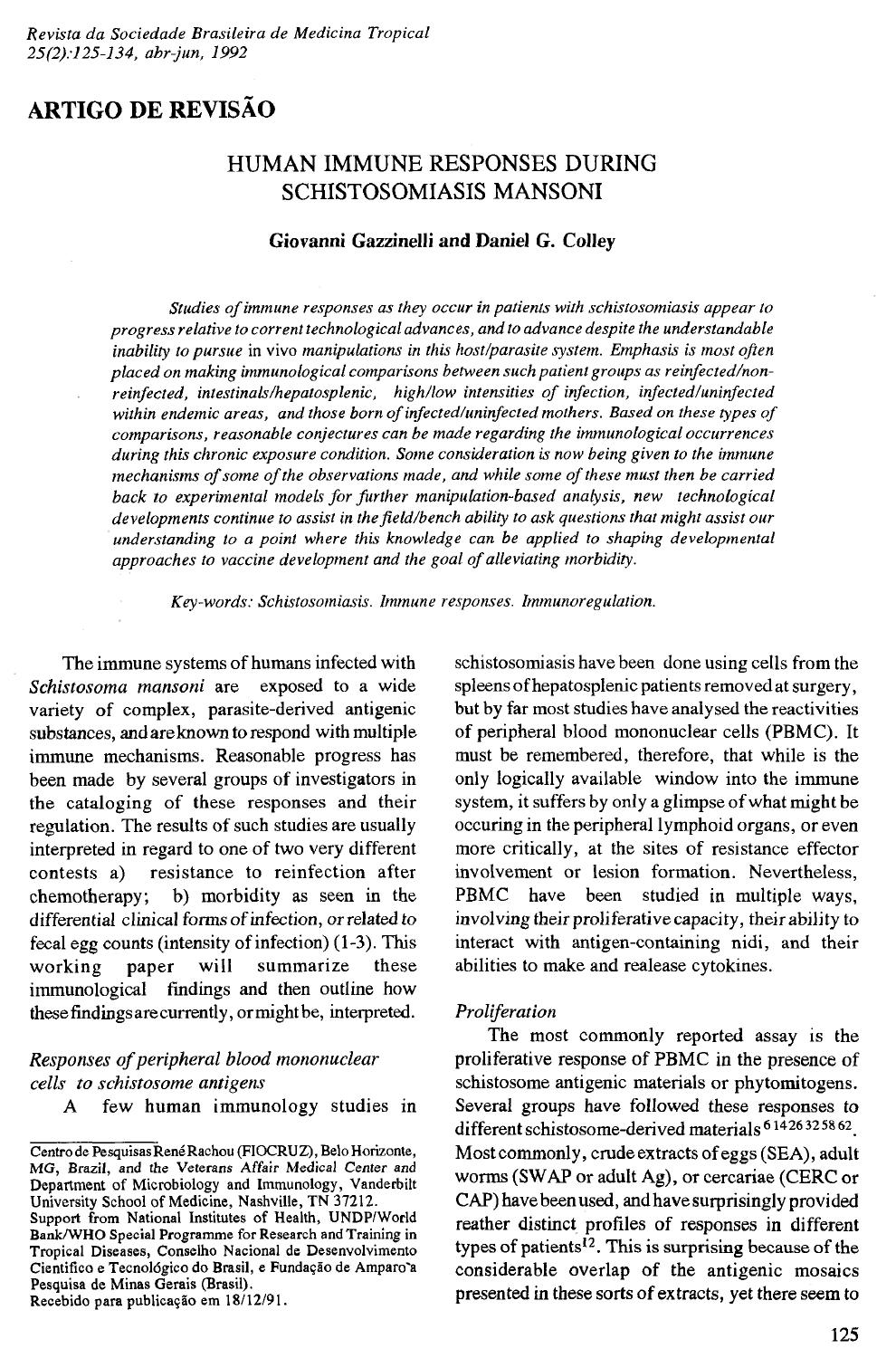**be some dominant components which govern the overall responsiveness to be done to dissect these responses in regard to individual antigenic components within such extracts5 (B Doughty: personal communication).**

**Until very recently all such studies were assayed only by the level of incorporation of 3H-TdR into** the DNA of those cells stimulated to proliferate in **these assay. Current studies also include phenotypic** studies of the responding blast cells by flow **cytometric analysis59- These preliminary studies indicate that the cells respondig to SEA, id and the "super-antigen"staphylococcal enterotoxin B do so in different proportions, as phenotypically characterized by their CD markers, T cell receptor and interleukin receptor expression. Further analysis and correlations with functional attributes assigned to different phenotypes may help in an understanding** of the interactions in these responses.

**While true longitudinal studies are few12 14 57 , in general, it is clear that patients with early infections respond strongly to SEA, while response to SWAP and CERC develop more slowly34 53- As infection progresses into the more chronic phases, a general pattern is seen wich leads to lower anti-SEA** proliferative responses in the face of higher **responses to SWAP and variable anti-CERC responsiveness. Also, if infections are cured and the former patients are not re-exposed to the threat** of schistosome infection their PBMC express very high levels of anti-SEA proliferation<sup>15</sup> 35. **Furthermore, it has recently been seen that those individuals who live in endemic areas and have continued water contact, but are repeatedly stoolnegative (who are presumed to have self-cured or beputatively resistant; antigenic extracts and purified moieties5 (G Gazzinelli: data not published).**

Numerous different correlations of high or low **proliferative responses to various extracts have been made with clinical stages and forms of the infection. Some correlations are seen only in areas of high intensity infections12 15, while not being observed in populations with moderate or low numbers of egg per gram (epg) of feces. With the emergence or more studies, it is become apparent that both the intensity and the prevalence of a given area may influ ence or shape the general responsiveness of the population under study (G Gazzinelli: work in progress).**

## **In vitro** *granuloma form ation*

**The immunopathology of experimental** *S. mansoni* **infection is generally attributed to the granuloma formation around tissue-deposited eggs, and is considered to be a T cell-mediated immune response. Except for the work of Rocklin et al62, who observed a correlation between suppression of SEA-stimulated cultures and smaller rectal egginduced granulomas, most information about granuloma formation/modulation in humans has been obtained by examining infeced patients' PBMC reactivity to antigen-conjugated polyacrylamide beads in a so-called,** *in vitro,* **granuloma assay23. These studies suggest that immunoregulation in chronic schistosomiasis is predominantly cellular in nature, particulaly implicating a CD 8 + T lymphocyte in the regulation of this reactivity. In addition it has benn reported that anti-idiotypic (anti-id) C D4+ and CD 8 + T cell-subsets can down-regulate autologous granuloma formation** *in vitro* **when previously incubated with either an anti-SEA human Ig mAb or polyclonal anti-SEA antibodies immunoaffmity-purified from a pool of sera from chronically infected patients. These antibodies suppress the autologous granuloma formation by interaction with anti-id T cells. This** effect was not observed with Fab fragments of anti-**SEA** antibiodies, suggesting crosslinking of T cell **membrane components is required to induce this phenomenon, as it is for the induction of anti-id T cell proliferation23. Specific and non-specific humoral factors can also modulate the immune reponse at the** *in vitro* **granuloma level36. When treated with sera from chronic schistosomiasis patients, PBMC from patients with active** schistosome infections induced inhibition of *in vitro* **granuloma formation. Significant modulation also occurred upon treatment o f PBMC with isolated immune complexes (IC), or with manufactured IC of SEA and purified IgG from pooled chronic schistosomiasis sera. In contrast, the incubation of** PBMC with F (ab')<sub>2</sub> fragment IgG-SEA IC did not **induce any suppression of the granulomatous reactivity to SEA. Addition of indomethacin to the granuloma culture significantly reduced** *in vitro* **granuloma modulation. Circulating IC may regulate granulomatous hypersensitivity to** *S. mansoni* eggs in patients with chronic intestinal **schistosomiasis by inducing macrophages to**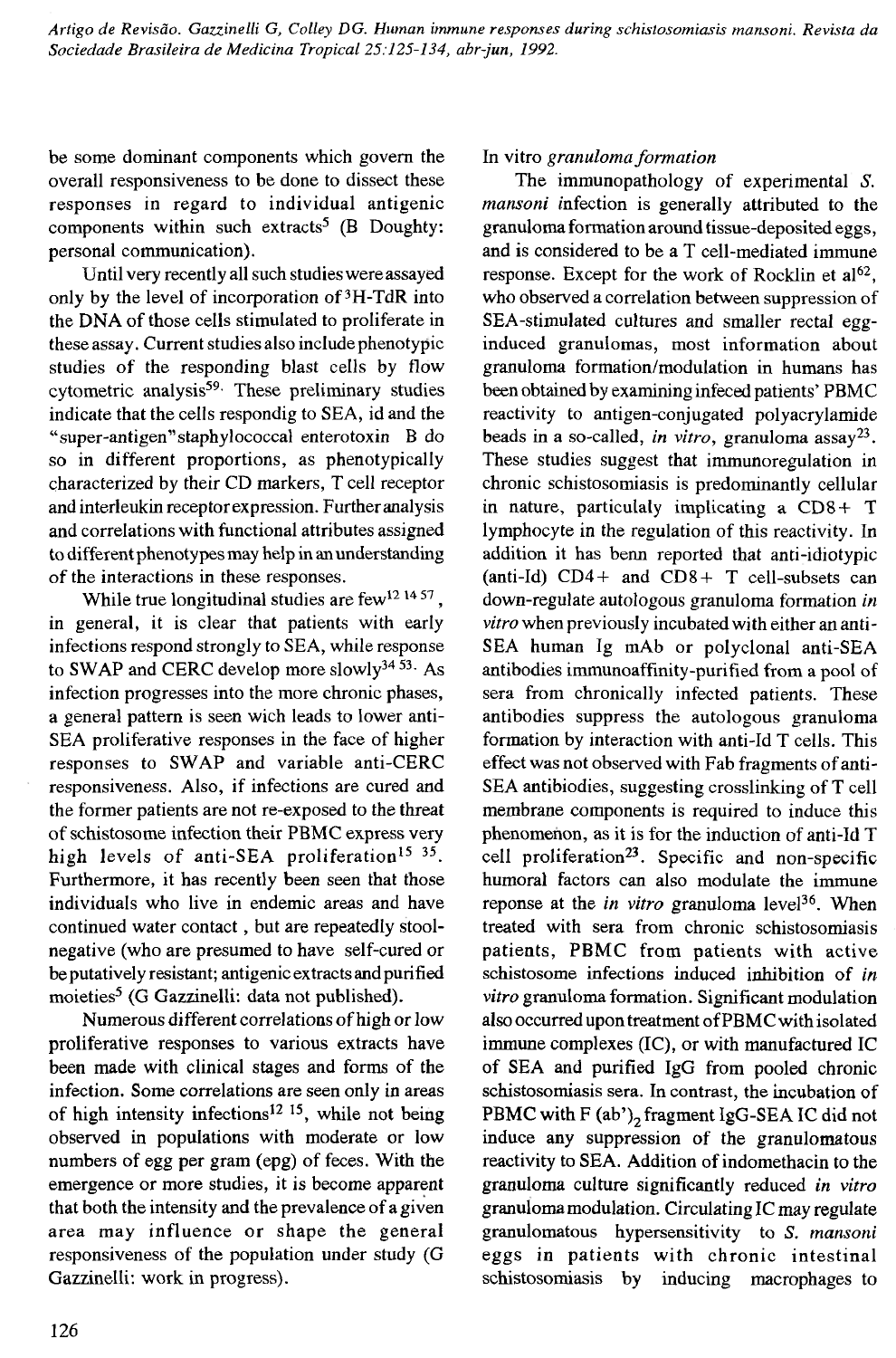**secrete suppressive prostaglandins36.**

## *Cytokine production*

**Little information is available on cytokine** production by PBMC of schistosomal patients, relative to the number of PBMC proliferative studies. **Fortunately, the last few yers has begun to see this lack now beginning to be rectified by several groups of investigators. Feldmeier and colleagues 29 31 reported a reversal of suppession of concanavalin A stimulation of PBMC from patients with high** intensities of infection by exogenous IL-2. Their **further studies indicate that a deficit of both IFNgamma and IL-2 production after both concanavalin A and SEA exposure is reversed upon chemotherapy within 3 months [intestinal (INT) patients] or 6 months [hepatosplenic (HS) patients] after treatment67. Bahia-Oliveira et al5 have stated that SWAP-induced production of IFN-gamma is very low by Int patients'PBMC, but PBMC of endemic normals respond to SWAP exposure by reasonable production of IFN-gamma. It was found the same situation, with strong IFN-gamma production by** PBMC of endemic normals, but not those of INT **patients, upon exposure to SEA (IRC Viana: personal communication, 1992). In these examples the proliferative and cytokine production responses occur in parallel. Wilson et al.66 noted that PBMC from schistosomiasis patients generally yielded** higher levels of IL-1 than those from uninfected **controls, with greater levels produced by those with high intensities of infection. A subgroup of patients with strong adherent cell suppression produced lower levels of IL-1 than did other patients. Earlier studies reported production of Leukocyte Inhibition Factor and Mitogenic Factor33 46 and neutrophil Chemotaxis Factor21 by either PBMC of former patients, or patients' splenocytes.**

**Current immunological evidence, in both murine and human systems, links lymphocyte functions closely with their production and/or usage** of given cytokines<sup>52</sup>. Thus it is clear that further knowledge of the cytokine repertoire used by patients **PBMC in different settings and to different antigens is desirable. With the advent of the appropriate antibodies for cytokine detection61, and the** molecular capabylities of demonstrating **transcription of specific cytokine mRNAs39 in murine schistosomiasis, the opportunities for studies**

**on this important topic are beginning to unfold.**

## *Responses o f PBMC to idiotypes on anti -schistosome antibodies*

**Investigations in both experimental and clinical schistosomiasis demonstrate the occurence of idiotypic/anti-idiotypic (Id/a-Id) interactions, and** some interesting correlations with **immunoregulation, morbidity and resistance17. Because of the schistosomiasis age-p revalence curves documented from many endemic areas, where the paks of prevalence and intensity are often between 15 and 35 years of age, it is apparent that many children living in endemic areas must have been** born of actively infected mothers. Thus the **developing immune systems of these children were** exposed in utero to the possibilities of manipulation by schistosomal antigens, some of which might **cross the placenta or appear in mother's milk, and maternal anti-schistosomal antibodies which may express regulatory idiotypes, capable of shaping and influencing the subsequent expression of the child's immune repertoire. There is evidence that** such influences exist<sup>27</sup>, and that cord blood **mononuclear cells (CBMC) of children bom to infected mothers often respond to schistosomal** antigen (Novato-Silva et al: submitted for **publication) and to the Ids on their mother's anti-SEA antibodies, and those of other chronic INT patients17 27.**

The Id/a-Id responses of PBMC were observed **in a proliferative system whereby patients' (or in the above case, neonates bom to patients) lymphoid cells respond upon exposure to immunoaffinitypurified anti-SEA antibodies (or anti-SEA mAbs) which express definable, dominant, cross-reactive Ids49 50. These Ids stimulate anti-id T cells, and do so in a direct (non-processed, non-HLA-presented) manner60. These stimulatory Ids are found on anti-SEA antibodies from Int patients, but not those with HS disease51, as will be discussed in another section. This stimulation is specific, and the Ids on these antibodies can be defined serologically with specific rabbit anti-Id sera or mouse anti-Id mAbs50 51. The consequences of being a human bom of an infected mother and having an already, schistosome-related, manipulated immune system are unknown. Preliminary data on mouse studies of neonatal Id manipulations indicated that whether the Id or anti-**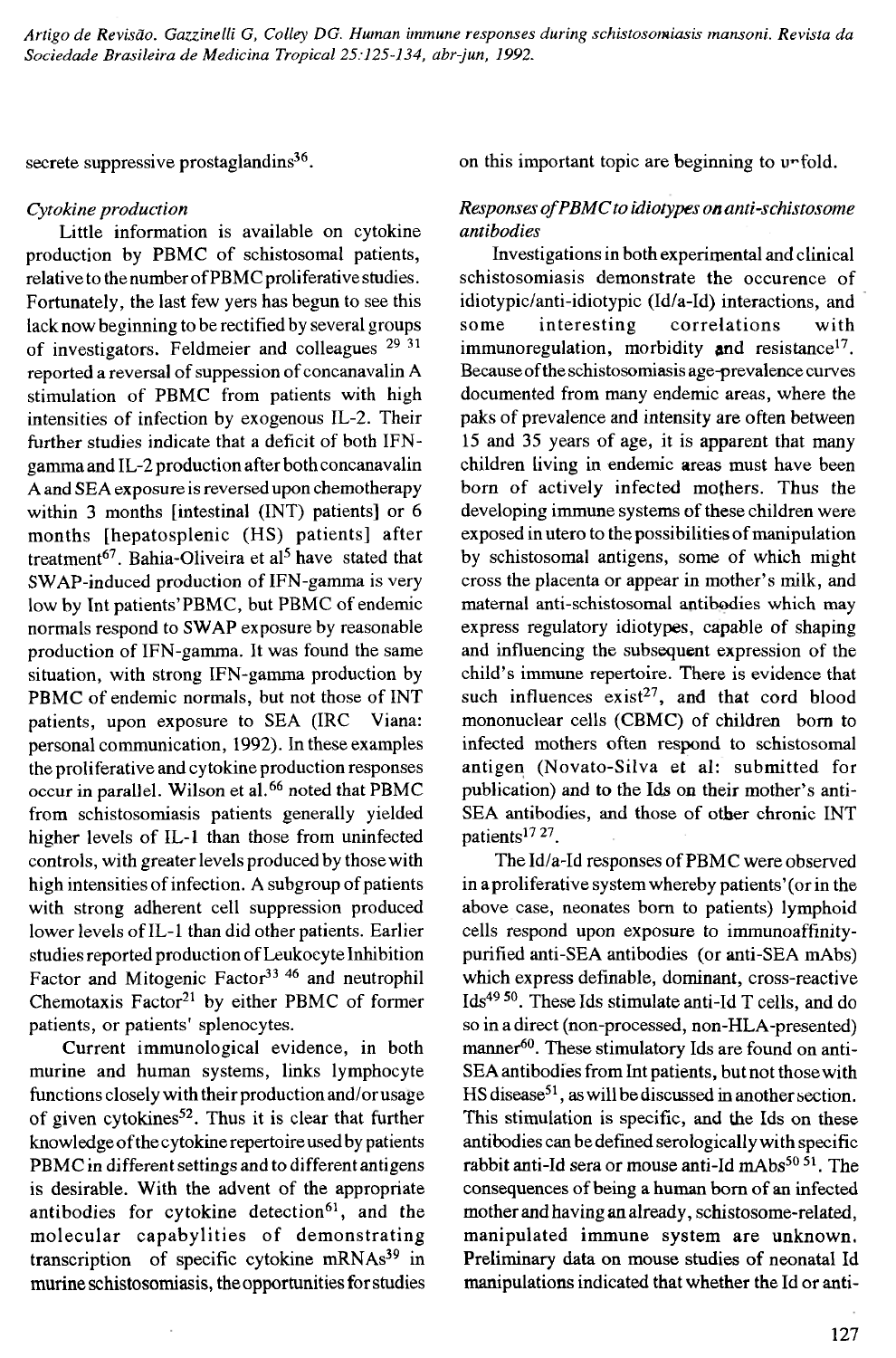**Id is administered at birth can alter the longevity of the mouse upon subsequent infection 8 weeks later. Those receiving a stimulatory anti-SEA mAb that expresses a cross-reactive Id lived longer with their infection than those which received comparable** injections of the anti-Id (SM Eloi-Santos: personal **communications). Other human studies with these Id/a-Id interactions are also being followed in Kenya, where the opportunities exist to scrutinize the system in migrant populations where some** children born of uninfected mothers are raised in **endemic areas8. Regardless of whether the apparently dramatic findings in neonatal mice occur in humans, the likelihood that many children bom in endemic areas may express different immune repertoires than non-endemic individuals, should be taken into consideration, in regard to both morbidity studies and vaccine development.**

## *Antibody responses against schistosome antigens*

**The antigenic complexity of** *S. mansoni* **stages in human hosts elicit multiple antibody responses** during the course of acute and chronic human **schistosomiasis. Patients who develop acute clinical disease (who are usually from non-endemic areas) clearly differ in their immune responses from those observed in most chronically infected patients from areas endemic for schistosomiasis. Comparison of immune responses in patients with acute and chronic schistosomiasis show that those with acute infection exhibit significantly higher levels of PBMC response** in vitro to SEA, and have higher levels of IgM and **IgG anti-schistosome antibodies than do individuals with chronic schistosomiasis1258. Also, sera from Egyptians and Brazilians with acute schistosomiasis recognize predominantly polypeptide epitopes, primarily in adult worm extracts5664. Serologically, acute and chronic schistosome infections can be distinguished on the basis of specific IgM and/or IgA titers42 47 54 and on the basis of high IgG anti-KLH titers448.**

**In the chronic phase, a few studies have reported some differences of antibody level and specificity between the intestinal (INT), hepatointestinal (HI) and hepatosplenic (HS) clinical groups. Cercariacidal (so-called "lethal") antibody levels are higher in patients with hepatosplenism9 25. Western blot analysis of sera from INT and HS patients indicate that members of both groups expressed very high**

levels of heterogeneity of their antibody responses, **but for INT patients there is a major antigen of approximately 31 kDa that is recognized by 82 % of** the group and by only 13% of HS individuals. In **contrast, sera from all HS patients recognized 14 kDa and 66 kDa antigens. The 14 kDa molecule was** also seen by sera of 25% of INT patients but the latter was unrecognized by sera of any of the INT **patients assayed19. Recently, it was seen that the IgG response to adult worm antigens was distinct and significantly higher in HS patients than in those in INT and HI clinical groups64. It has also been reported that levels of IgM (but not IgG) anti-SmW68 correlate inversely with the intensity of infection44.**

**Antibody class and subclass sudies741 indicate the involvement of multiple schistosome-specific and non-specific immunoglobulin isotypes in different infection conditions. High IgG4 levels are often remarkable, as are IgE levels. Isotypic regulation with the duration of infection and its possible role in resistance/susceptibility to reinfection, as well as idiotypic regulation and the relationship between the expression of dominant idiotypes on anti-SEA antibodies and morbidity are discussed in other sections.**

**Finally, many individuals from areas endemic for schistosomiasis also harbor multiple helminthic** infections which elicit a number of cross-reactive **serological responses to** *S. mansoni,* **and vice-versa18. This presents an additional complexity which should be considered in the evaluation of anti-schistosome responses in different endemic areas.**

## *Immune response correlations with resistance to reinfection*

**Multiple epidemiological studies in many different endemic areas indicate that in a community** the prevalence and intensity of schistome infections **rise during the first decade and a half of life, and this is followed by a decline in both parameters. An** immunological interpretation of these date suggests **the gradual loss of current infections and the development in older individuals from endemic** areas of a resistance to superinfection<sup>11 45</sup>. One **approach to identify this resistant group was to** study the intensity of re-infection after treatment among individuals of all ages whose levels of **contact with water, known to contain infected**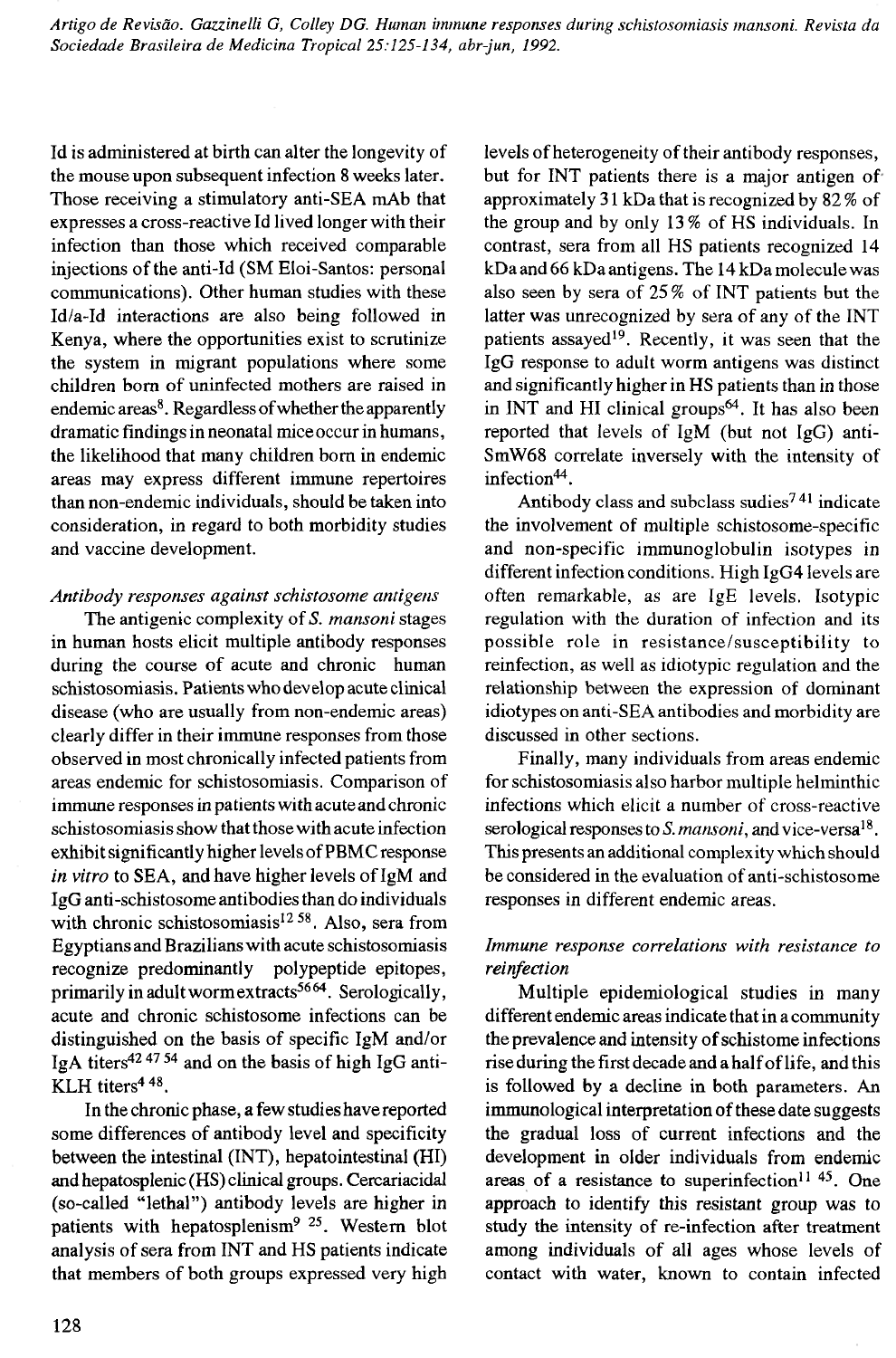**snails, was observed simultaneously. By this aproach it has been possible to distinguish an immune from a susceptible group8. An alternative method has been to identify uninfected individuals living in endemic areas who were stool-negative, but were known to have reasonable levels of exposure to water containing infected snails20.**

**Various humoral and cellular responses have been sudied concommitantly in these different endemic populations. The relationship between** intensities of re-infection following treatment of **129 children in Kenya, and various humoral responses has been studied by Butterworth and colleagues8. They have demonstrated high levels of IgG antibodies which can mediate eosinophildependent damage to schistosomula** *in vitro,* **and this activity was found in the sera of all children, both susceptible and resistant. Further analysis of these sera revealed a positive correlation between intensity of re-infections after treatment and the levels of IgM antibodies with specificity fora major 38 kDa sch istosom ular surface antigen. Furthermore, IgM-enriched fractions recognizing both schistosomular surface and egg antigens not only failed to mediate eosinophil killing of schistosomula, but also blocked the killing that was mediated by IgG fractions from the same sera. These and other date suggest that blocking antibodies, including some IgM and ineffective IgG isotypes, prevent the expression of immunity in susceptible children. A related study in Bahia (Brazil) demonstrated an association of resistance after chemotherapy with seroreactivity to a 37 kDa larval surface antigen22.**

**Another antibody response against a specific epitope that may distinguish between resistant/ susceptible individuals was reported in the study of infected and non-infected individuals in another endemic area in Brazil, Divino do Traira20. It was shown that many of the subjects in the stoolnegative, non-infected group were seropositive to a soluble adult worm preparation (SWAP), despite their having no record of previous infection or treatment. The individuals in this non-infected (endemic normal) group, while indistinguishable from infected subjects in both SWAP and glutathione-S-transferase (GST) responses, had significantly elevated antibody levels to paramyosin. In addition, in infeced/treated individuals anti-** **paramyosin antibody levels increased after treatment and remanined elevated only in those displaying complete parasitological cure.**

**A recent study suggests that significant degree of protective immunity against** *S. haematobium* **infection also gradually develops in a community in** the Gambia<sup>38</sup>. Analysis of sera of these patients **indicates that the IgE antibody levels (an isotype which participates in several reported** *in vitro* **antiparasite effector mechanisms) were higher in adults, and the levels of IgG4 antibodies against worm an egg antigens (a potential blocking isotype) were highest in the 10-14 year-old group. Re-infection studies in this community have supported the hypothesi s that the gradual development of immunity to infection may in part depend on pathways involving IgE/lgG4 rations, with the IgE mediating (or correlating with) resistance, and high levels of IgG4 antibodies blocking these mechanisms in younger patients.**

**PBMC responses to different antigen preparations have also been associated with the presence or absence of re-infection after treatment. In a study of re-infection after treatment in 18 Egyptian patients, those who became re-infected were similar to those who did not, in terms of their pretreatment intensities of infection or locations of their households in relationship to water contact sites. However, they did differ in their most recent PBMC responses, prior to their re-infections. Those patients who failed to become re-infected showed increased responses to SEA, CAP and SWAP antigens after treatment and these levels remained high throughout the study period13. A possibly related observation is the finding of high PBMC responses to SWAP, CERC, and especially SEA, of essentially all putatively resistant, endemic normals living in the three consecutively studied endemic areas of Divino do Traira, Siqueira and Bernardo (Brazil) (G Gazzinelli: work in progress). This is in** shap contrast to most of those in the infected group, **who generally present a much lower response to SEA1314 15.**

#### *Immune response correlations with m orbidity*

**Perhaps the most studied aspect of human immune responses during schistosomiasis are** comparisons between the responsiveness of PBMC **of patients with INT vs. HS infections12 IS 26 53.**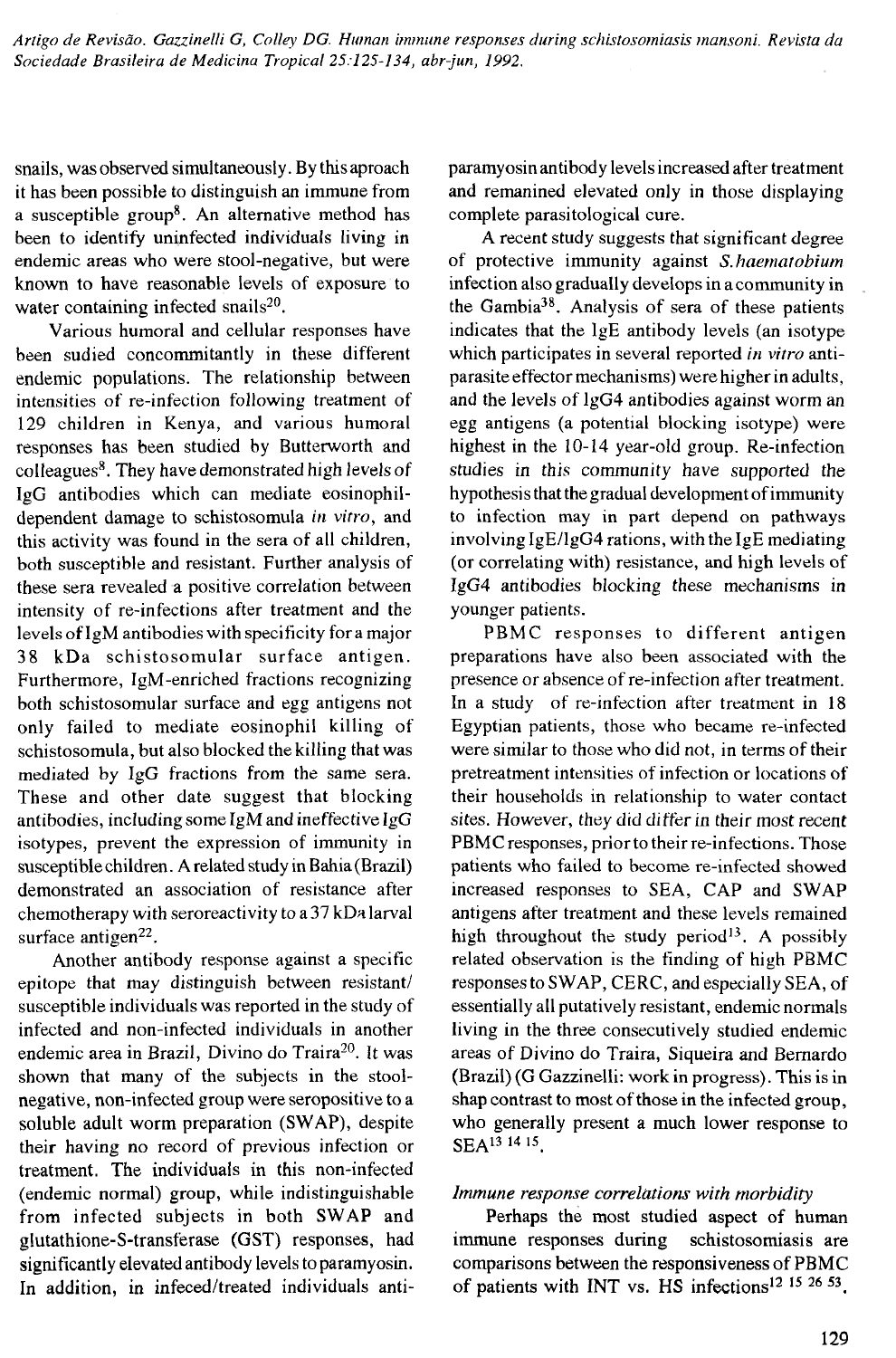**Based on studies in many different endemic areas, the general interpretation of such studies is that although worm burden is seen to correlate with** severity of disease in autopsy studies<sup>10</sup>, this **correlation is not absolute, and the intensity of a patient's immune response to certain antigens of the parasite may contribute to the overall outcome of that a patient's disease. Multiple differences occur between the immune capabilities of INT and HS patients, but an important consideration is the** extent of the patient's disease. In geral, studies on **h osp italized HS patients (w ho are often decompensated and hospitalized for splenectomy and hemodynamic surgery for hypertension) discover patients in an anergic state, with altered T cell subset populations16 and very low-to-non-responsi ve immune systems13. However, a very different picture is observed when field cases of ambulatory HS patients are studied15 26. Here on usually finds that these HS patients are hyper-responsive to schistosom al antigens, especially SEA, and especially in contrast to those (with apparently well regulated immune response) INT patients15 6S. Recently, it has been seen that severe infection is associated with a higher frequence of demonstrable responses to fractionated SWAP by T cell Western assays5. Also, HS patients PBMC respond to T cell Western antigen fractions in the lower molecular** weight range (<21 kDa) than do those of INT **patients. As with Ellner et al26 and Hafez, et al37 in schistosomiasis mansoni patients, in shistosomiasis japonica, Ohta et al55 noted fewer low responders to adult worm extracts in an HS group than asymptomatic patients.**

A number of other immunological parameters

**have been correlated with disease severity, such as the occurrence of circulating IC in patients with HS** infections<sup>30</sup>, higher levels of anti-worm **glycoprotein, but not anti-egg, antigens in HS patients64, and the detection of lower INF-gamma production by HS individuals67.**

The immunogenetics of schistosomiasis has been investigated by several groups <sup>1 2 37 40 55 63</sup>. **Various different HLA haplotypes have been associated with hepatosplenism, and it appears that some patients have an immunogenetic predisposition to severe disease. There is also evidence that host genetics (albeit not yet immunogenetics) could play a role in human resistance/susceptibility issues3.**

#### **RESUMO**

*O estudo da resposta imune de pacientes com esquistossomose progride em função do avanço tecnológico, apesar das dificuldades de manipulação* in vivo *deste complexo sistema parasita-hospedeiro. A ênfase nos estudos tem sido mais freqüentemente dirigida para comparações entre grupos característicos de indivíduos, tais como infectado/não infectado, reinfectado/ não reinfectado, assintomático/hepato-esplênico, com intensidade de infecção alta/baixa, etc. Baseado nessas comparações tem-se obtido informações que permitem conjecturas razoáveis com relação à regulação imunológica, susceptibilidade e resistência e até mesmo considerações sôbre mecanismos, que têm sido mais apropriadamente analisados, entretanto, em sistemas experimentais. Tais estudos têm como finalidade a compreensão das camas e eventos que le vam à morbidade e ao desenvolvimento de uma vacina humana antiesquistosoma.*

*Palavras-chaves: Esquistosomíase. Resposta imune. Imuno-regulação.*

## **REFERENCES**

- 1. Abdel-Salam E, Abdel-Khalih A, Abdel-Meguid A, Barakut W, Mahmond AA. Association of HLA class I antigens (A1, B5, B8 and CW2) with disease manifestations and infection inhuman schistosomiasis mansoni in Egypt. Tissue Antigens 27: 142-146, 1986.
- 2. Abdel-Salam E, Ishaac S, Mahmoud AAF. Histocompatibility-linked susceptibility for hepatosplenomegaly in human schistosomiasis. Journal of Immunology 123: 1829-1831, 1979.
- 3. Abel L, Demenais F, Prata A, Souza AE, Dessein

A. Evidence for the segregation of a major gene in human susceptibility/resistance to infection by *Schistosoma mansoni.* American Journal of Human Genetics 48: 959-970, 1991.

4. Alves-Brito CF, Simpson AJG, Bahia-Oliveira LMC, Rabello ALT, Rocha RS, Lambertucci JR, Gazzinelli G, KatzN, Correa-OliveiraR. Analysis of anti-KLH antibody in Brazilians supports its use for the diagnosis of acute schistosomiasis mansoni. Transactions of The Royal Society of Tropical Medicine and Hygiene 86:53-56, 1992.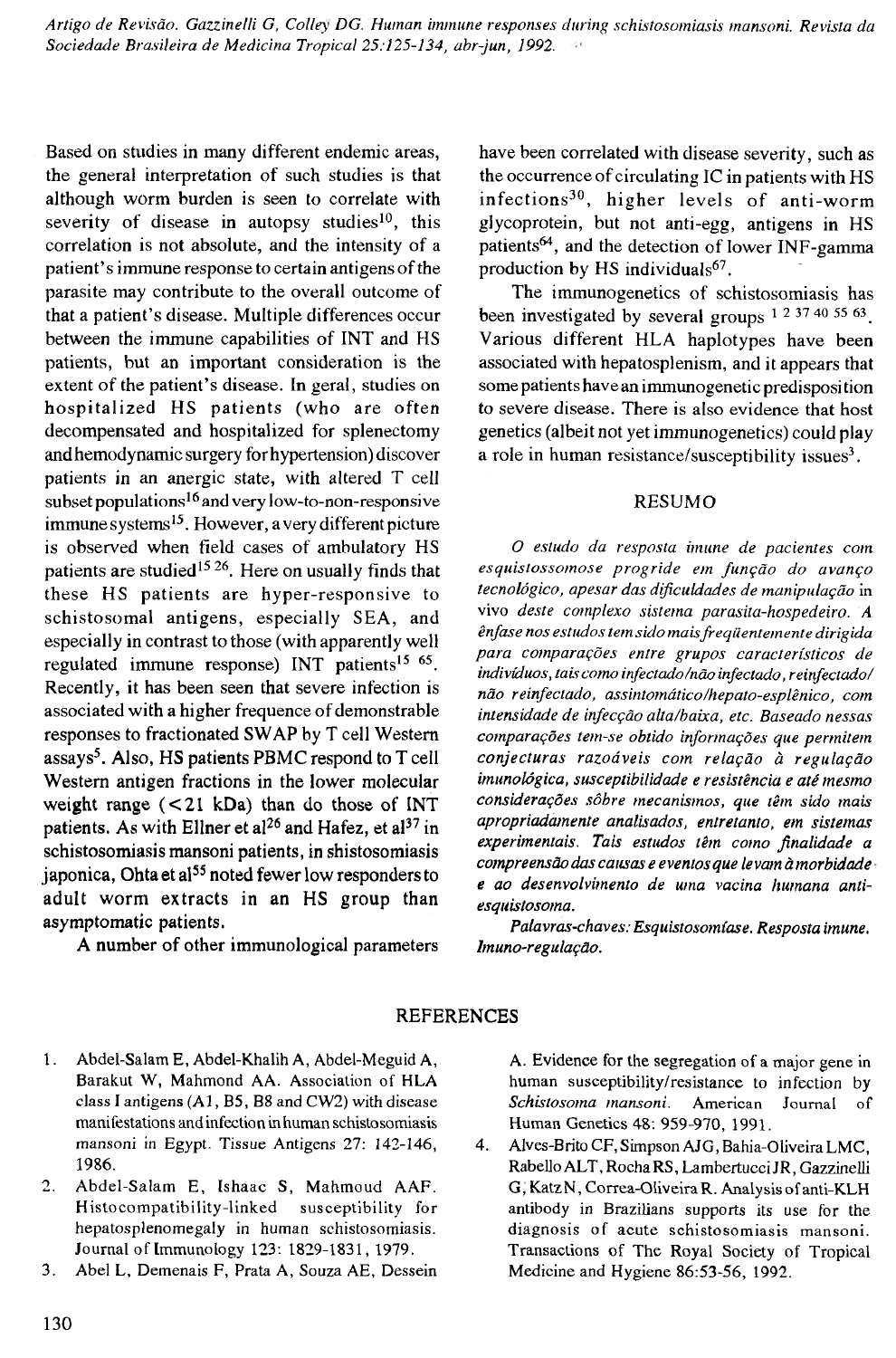- 5. Bahia-Oliveira LMG, Gazzinelli G, Eloi-Santos SM, Cunha-Melo JR, Alves-Oliveira LF, Silveira AMS, Viana IRC, Carmo J, Souza A, Correa-Oliveira R. Differential cellular reactivity to adult worm antigens of patients with different clinical forms of schistosomiasis mansoni. Transactions of the Royal Society of Tropical Medicine and Hygiene 86:57-61, 1992.
- 6. Barsoum IS, GamilFM, Al-KhafifMA, Ramzy RM, El Alamy MA, Colley DG. Immune responses and immunoregulation during human schistosomiasis in Egypt. I. Effect of treatment on *in vitro* responsiveness. The American Journal of Tropical Medicine and Hygiene 31:1181-1187, 1982.
- 7. Boctor FN, Peter JB. lgG subclasses in human chronic schistosomiasis: over-production of scchistosome-specific and non-specific IgG4. Clinical and Experimental Immunology 82: 574- 578, 1989.
- 8. Butterworth AE, Corbett EL, Dunne DW, Fulford AJC, Kimani G, Gachuhi RK, Klumpp R, Mbugiia G, Ouma JH, Arap Siongok RK, Sturrock RF. Immunity and morbidity in human schistosomiasis. *In:* McAdam KPWJ(ed) New Strategies in Parasitology. Churchill-Livingstone,London p. 193- 210, 1989.
- 9. Capron M, Camus D, Carlier Y, Figueiredo JFM, Capron A. Immunological studies in human schistosom iasis. II. Antibodies cytotoxic for *Schistosomamansoni* schistosomules. The American Journal of Tropical Medicine and Hygiene 26: 248- 253, 1977.
- 10. Cheever AW. A quantitative *post-mortem* study of schistosomiasis mansoni in man. The American Journal of Tropical Medicine and Hygiene 17: 38- 64, 1968.
- 11. Clarke VV. Evidence of the development in man of acquired resistance to infection of schistosoma spp. Central Africa Journal of Medicine 12(Suppl. I): 1- 30, 1966.
- 12. Colley DG. Dynamics ofthe human immune response to schsistosomes. *In:* Mahmoud AAF(ed) Bailliere's Clinical Tropical Medicine and Communicable Diseases, Vol. 2, Schistosomiasis, Bailliere-Tindall, London 315-332, 1987.
- 13. Colley DG, Barsoum IS, Dahawi HSS, Gamil F, Habib M, El Alamy MA. Immune responses and immunoregulation in relation to Schistosomiasis in Egypt. III. Immunity and longitudinal studies of *in vitro* responsiveness after treatment. Transactions ofThe Royal Society Tropical Medicineand Hygiene 80: 952-957, 1986.
- 14. Colley DG, Cook JR, Freeman Jr GL, Bartholomew RK, Jordan P. Immune responses during human schistosomiasis mansoni. I. *In vitro* lymphocyte

blastogénie responses to heterogeneous antigenic preparation from schistosome eggs, worms and cercariae. International Archives of Allergy and Applied Immunology 53: 420-443, 1977.

- 15. Colley DG, Garcia AA, Lambertucci JR, Parra JC, Katz N, Rocha RS, Gazzinelli G. Immune responses during human schistosomiasis. XII Differential responsiveness in patients with hepatosplenic disease.The American Journal of Tropical Medicine and Hygiene 35:793-802, 1986.
- 16. Colley DG, Katz N, Rocha RS, Abrantes W, da Silva AL, Gazzinelli G. Immune responses during human schistosomiasis mansoni. IX. T lymphocyte subset analysis by monoclonal antibodies in hepatosplenic disease. Scandinavian Journal of Immunology 17: 297-301, 1983.
- 17. Colley DG, Montesano MA, Powell MR, Eloi-Santos SM, Parra JC, Goes AM, Doughty BL Correa-OliveiraR, Rocha RS , Gazzinelli G. Idiotype networks in schistosomiasis. *In:* Mc Adam KPWJ (ed) New strategies in Parasitology, Churchill-Livingstone, London p. 179-190, 1989.
- 18. Correa-Oliveira, R, DusseLMS, VianalRC, Colley DG, Carvalho OS, Gazzinelli G. Human antibody responses againstschistosomalantigens. I. Antibodies from patients with ancylostoma, *Ascaris lumbricoides* or *Schistosoma mansoni* infections react with schistosome antigens. The American Journal of Tropical Medicine and Hygiene 38: 348-355, 1988.
- 19. Correa-OliveiraR, OliveiraGC, GolgherDB, Viana JRC, Colley DG, Carvalho OS, Rocha RS, Katz N, Gazzinelli G. Analysis of antibody responses of *Schistosoma mansoni-infccted* patients against schistosomal antigens. Memórias do Instituto Oswaldo Cruz 82 (Suppl IV): 179-181, 1987.
- 20. Correa-OliveiraR, PearceEJ, Oliveira GC, Golgher DB, Katz N, Bahia LG, Carvalho OS, Gazzinelli G. Thehuman immune response to defined immunogens of *Schistosoma mansoni:* elevated antibody levels to paramyosin in stool-negative individuals from two endemic areas in Brazil. Transactions of the Royal Society of Tropical Medicine and Hygiene 83: 1205-1209, 1989.
- 21. Dabes TMP, Garcia AA, Colley DG, Ramalho-Pinto FJ. Lymphokine production by blood or spleen mononuclear cells from patients with schistosomiasis mansoni. The American Journal of Tropical Medicineand Hygiene40:273-281,1989.
- 22. Dessein AJ, Begley M, Demeare C, Cailol D, Fueri J, Galvãodos Reis M, Andrade Z, Prata A, BinaJC. Human resistance to *Schistosoma mansoni* is associated with IgG reactivity to a 37-kDa larval surface antigen. Journal of Immunology 140:2727- 2736, 1988.
- 23. Doughty BL, Goes AM, ParraJC , Rocha RS, Cone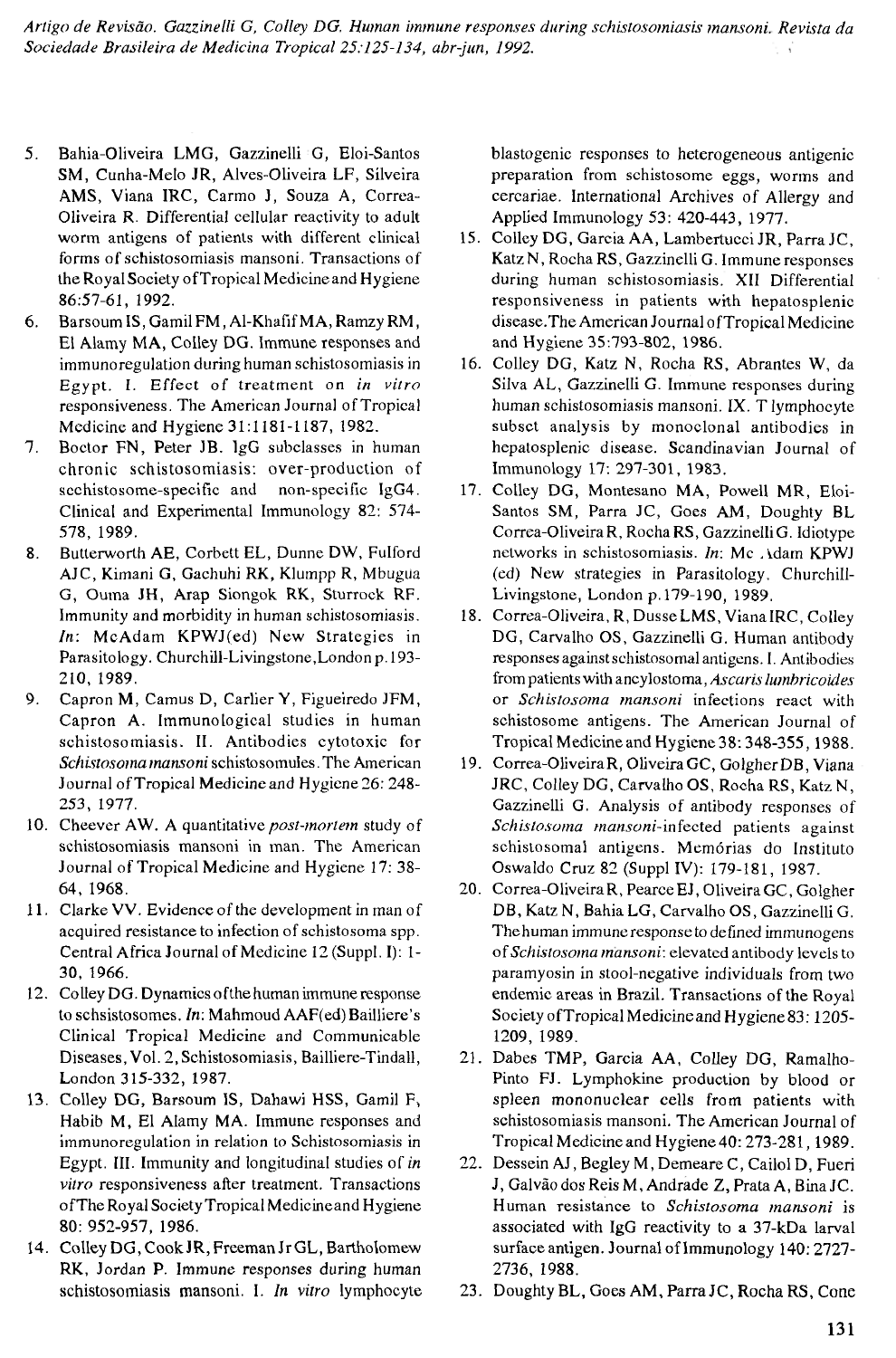C, Colley DG, Gazzinelli G. Anti-idiotypic T cells in human schistosomiasis. Immunological Investigation 18: 373-388, 1989.

- 24. Dunne DW, Grabowska AM, Fulford AJC, Butterworth AE, SturrockRF, Koech D, Ouma JH. Human antibody responses to *Schistosoma mansoni:* the influence of epitopes shared between different lifecylcle stages on the response to the sehistosomulum. European Journal of Immunology 18: 123-131, 1988.
- 25. Dusse LMS. Estudo da atividade citotóxica de soros de pacientes infectados com *S.mansoni* contra esquistossomulos *in vitro.* Tese de mestrado, Fundação Oswaldo Cruz, Rio de Janeiro, 1986.
- 26. Ellner JJ, Olds GR, Osman GS, El Kholy A, Mahmoud AAF. Dichotomies in the reactivity to worm antigen in human schistosomiasis mansoni. Journal of Immunology 126: 309-312, 1981.
- 27. Eloi-Santos SM, Novato-Silva E, Maseli VM, GazzinelliG, Colley DG, Correa-OliveiraR. Idiotype sensitization in utero of children bom to mothers with schistosomiasis or Chagas' disease. Journal of Clinical Investigation 84: 1028-1031, 1989.
- 28. Everngard B, Hammarstrom L, Smith CIE, Johansson SGO, Linder E. Subclass distribution and IgE responses after treatment in human schistosomiasis. Clinical and Experimental Immunology 73: 383-388, 1988.
- 29. Feldmeier H, Gastl GA, Poggensee U, Kortmann C, Daffalla AA, Peter HH. Relationship between intensity of infection and immunomodulation in human schistosomiasis. I. Lymphocyte subpopulations and specific antibody responses. Clinical and Experimental Immunology 60: 225- 223, 1985.
- 30. Galvão-Castro B, Bina JC, Prata A, Lambert PH. Correlation of circulating immune complexes and complement breakdown products with the severity of the disease in human schistosomiasis. The American Journal of Tropical Medicineand Hygiene 30: 1238-1246, 1981.
- 31. Gastl GA, Feldmeier H, Doehing E, Kortmann C, Daffalla AA, Peter HH. Numerical and functional alterationsof lymphocytes in human schistosomiasis. Scandinavian Journal of Immunology 19: 469-479, 1984.
- 32. Gazzinelli G, Katz N, Rocha RS, Colley DG. Immune responses during human schistosomiasis m ansoni. VIII. Differential *in vitro* cellular responsiveness to adult worm and schistosomular tegumental preparations. The American Journal of Tropical Medicine and Hygiene 32:326-333,1983.
- 33. Gazzinelli G, Katz N, Rocha RS, Colley DG. Immune response during schistosomiasis mansoni. X. Production and standartization of an antigen-

induced mitogenic activity by peripheral blood mononuclear cells from treated but not active cans of schistosomiansis. Journal of Immunology 130: 2891-2895, 1983.

- 34. Gazzinelli G, Lambertucci JR, Katz N, Rocha RS, Lima MS, Colley DG. Immune responses during human schistosomiasis mansoni. XI. Immunological status of patients with acute infections and after treatment. Journal of Immunology 135: 2121-2127, 1985.
- 35. Gazzinelli G, Montesano MA, Correa-Oliveira R, Lima MS, Katz N, Rocha RS, Colley DG. Immune response in different clinical groups of schistosomiasis patients. Memórias do Instituto Oswaldo Cruz 82 (Supl IV): 95-100, 1987.
- 36. Goes AM, Gazzinelli G, Rocha R, Katz N, Doughty BL. Granulomatous hypersensitivity to *Schistosoma mansoni*egg antigens in human schistosomiasis. Ill. *In vitro* granuloma modulation induced by immune complexes. The American Journal of Tropical Medicine and Hygiene 44: 434-443, 1991.
- 37. Hafez M, Hassan SA, El-Tahan H, El-Shennawy F, Khashaba M, Al-Tonbary Y, El-Morsi Z, El-Sallab SH, El-Desoky I, El-Shazly A, Eteba S. Immunogenetic susceptibility for post-schistosomal hepatic fibrosis. The American Journal of Tropical Medicineand Hygiene 44: 424-433, 1991.
- 38. Hagan P, Blumenthal UJ, Dunn D, Simpson AJG, Wilkins HA. Human IgE, IgG4 and resistance to reinfection with *Schistosoma haematobium.* Nature 349: 243-245, 1991.
- 39. Henderson GS, Conary JT, Summar M, McCurley TL, Colley DG. *In vivo* molecular analysis of lymphokines involved in the murine immune response during *Schistosoma mansoni* infection. I. IL-4, not IL-2 mRNA, is abundant in the granulomatous livers, mesenteric lymphnodes, and spleens of infected mice. Journal of Immunology 147: 992- 997, 1991.
- 40. Hirayama K, Matsushita S, Kikuchi I, Juchi M, Ohta N, Sasazuki T. HLA-DQ is epistatic to HLA-DR in controlling the immune response to schistosomal antigen in humans. Nature 327: 426-430, 1987.
- 41. Jassim A, Hassan K, Catty D. Antibody isotypes in human schistosomiasis mansoni. Parasite Immunology 9: 627-650, 1987.
- 42. Kanamura HY, Hoshino-Shimizu S. Camargo ME, daSilva LC. Class specific antibodies and fluorescent staining patterns in acute and chronic forms of schistosomiasis mansoni. The American Journal of Tropical Medicineand Hygiene 28:242-248, 1979.
- 43. Khafile J, Dunne DW, Richardson BA, Mazza G, Thorne KJI, Capron A, Butterworth AE. Functional roleof human IgG subclasses in eosinophil-mediated killing of schistosomula of *Schistosoma mansoni.*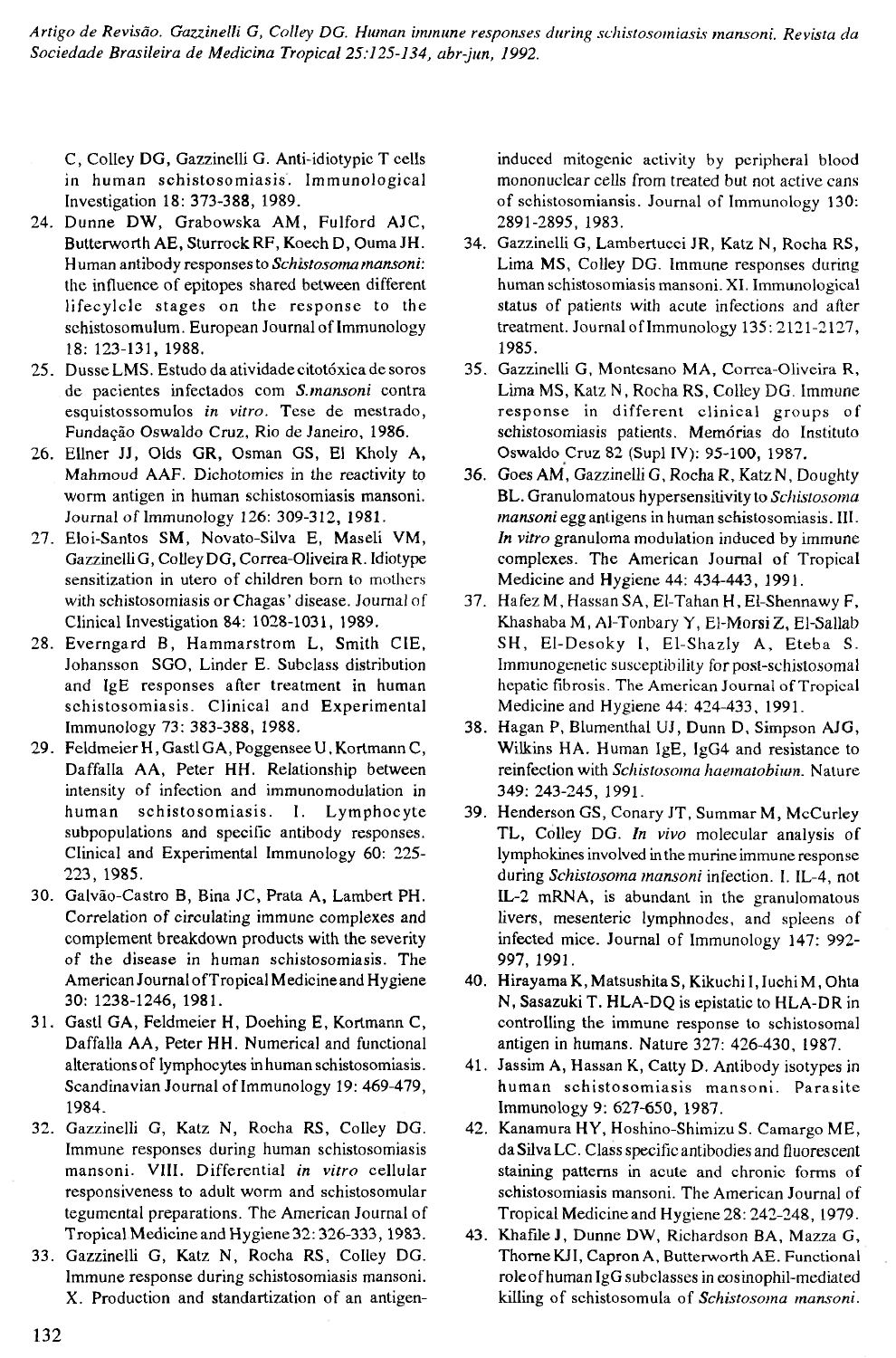Journal of Immunology 142: 4422-4427, 1989.

- 44. King CH, El Ibiary S, El Nawawi M, Sawyer J, Griffin A, El Hawey A, Mahmoud AAF. Intensity of *Schistosoma mansoni* infection in a human population is inversely correlated with antibody response to SmW68, a protective parasite antigen. Journal of Infectious Disease 160: 686-691, 1989.
- 45. Kloetzel K, da Silva JR. Schistosomiasis mansoni acquired in adulthood: behaviour of egg counts and the intradermal test. The American Journal of Tropical Medicine and Hygiene 16: 167-169, 1967.
- 46. Lima MS, Gazzinelli G, Rocha RS, Katz N, Colley DG. Demonstration of Leukocyte Inhibitory Factor (LIF) in human schistosomiasis mansoni and its evaluation from patients in an endemic setting. Clinical Immunology and Immunopathology 37: 351-359, 1985.
- 47. Lunde MN, Ottesen EA, Cheever AW. Serological differences between acute and chronic schistosomiasis mansoni detected by enzyme-linked immunoabsorbant assay (ELISA). The American Journal of Tropical Medicine and Hygiene 28: 87- 91, 1979.
- 48. Mansour MM, Omer Ali P, Farid Z, Simpson AJG, Woody JW. Serological differentiation of acute and chronic schistosomiasis mansoni by antibody responses to keyhole limpet hemocyanin. The American Journal of Tropical Medicine and Hygiene 41:338-344, 1989.
- 49. Montesano MA, Freeman GL, Gazzinelli G, Colley DG.Recognition by monoclonal anti-idiotypic antibodies of several idiotypes on a monoclonal antisoluble schistosomal egg antigen antibody and antisoluble schistosomal egg antigen antibodies from patients with different clinical forms of infection. Journal of Immunology 145: 3095-3099, 1990.
- 50. Montesano MA, Freeman Jr GL, Gazzinelli G, Colley DG. Expression of cross-reactive, shared idiotypes on anti-SEA antibodies from humans mice with schistosomiasis. Journal of Immunology 145: 1002-1008, 1990.
- 51. Montesano MA, Lima MS, Correa-Oliveira R, GazzinelliG, Colley DG, XVI. Idiotypic differences in antibody preparations from patients with different clinical forms of infection. Journal of Immunology 142: 2501-2506, 1989.
- 52. Mosmann TR, Coffman RL. Th1 and TH2 cells: different patterns of lymphokine secretion lead to different functional properties. Annual Review of Immunology 7: 145-173, 1989.
- 53. Nash TE, Cheever AW, Ottesen EA, Cook JA. Schistosome infection in humans: perspectives and recent findings. Annals of Internal Medicine 97: 740-754, 1982.
- 54. Nash TE, Garcia-Coyco C, Ruiz-Tiben E, Nazario-

Lopez HA, Vazquez G, Torres-Borges A. Differentiation of acute and chronic schistosomiasis by antibody responses to specific schistosome antigens. The American Journal Tropical Medicine and Hygiene 32: 776-784, 1983.

- 55. Ohta N, Nishimura YK, Iuchi M, Sasazuki T. Immunogenetic analysis of patients with post schistosomal liver fibrosis in man. Clinical and Experimental Immunology 49: 493-499, 1982.
- 56. Omer Ali P, Mansour M, Woody LN, Smithers SR, Simpson AJG. Antibody to carbohydrate and polypeptide epitopes on the surfaceof schistosomula of *Schistosoma mansoni* in Egyptian patients with acute and chronic schistosomiasis. Parasitology 98: 417-424, 1989.
- 57. Ottesen EA. Modulation of the host response in human schistosomiasis. I. Adherent supressor cells that inhibit lymphocyte proliferation responses to parasite antigens. Journal of Immunology 123: 1639-1644, 1979.
- 58. Ottesen EA, Hiatt RA, Cheever AW, Sotomayor ZR, Neva FA. The acquisition and loss of antigenspecific cellular immune responsiveness in acute and chronic schistosomiasis in man. Clinical and Experimental Immunology 33: 38-47, 1978.
- 59. Parra JC, Lima M, Colley TA, Gazzinelli G, Colley DG. Flow cytometric analysis of schistosomal patient's lymphoblasts stimulated *in vitro*leg soluble antigens (SEA), anti-SEA idiotypes and staphylococcal enterotoxin B (SEB). *In:* Abstracts of International Symposium on Schistosomiasis. Recife p. 20-25, 1991.
- 60. Parra JC, Lima MS, Gazzinelli G, Colley DG. Antiidiotypic T cells can recognize and respond to anti-SEA idiotypes directly. Journal of Immunology 140: 2401-2405, 1988.
- 61. Pearce EJ, Caspar P, Grzych JM, Lewis FA, Sher A. Downregulation of Th1 cytokine production accompanies induction of Th2 responses by a parasitic helminth, Schistosoma mansoni. Journal of Experimental Medicine 173: 159-166, 1991.
- 62. Rocklin RE, Brown AP, Warren KS, Pelley RP, Houba V, Siongok TKA, Ouma J, Sturrock RF, Butterworth AE. Factors that modify the cellularimmune response in patients infected by *Schistosoma mansoni.* Journal of Immunology 125: 1916-1923, 1980.
- 63. Sasazuki T, Ohta N, Kaneoka R, Kojima S. Association between an HLA paplotype and low responsiveness to schistosomal worm antigen in man. Journal of Experimental Medicine 152: 3145- 3185, 1980.
- 64. Simpson AJG, Yi X, Lilliwhitte J, Omer Ali P, Kelly C, Mott R, Smithers SR, Correa-Oliveira R, Katz N, Rumjanek F, Hagan P. Dissociation of